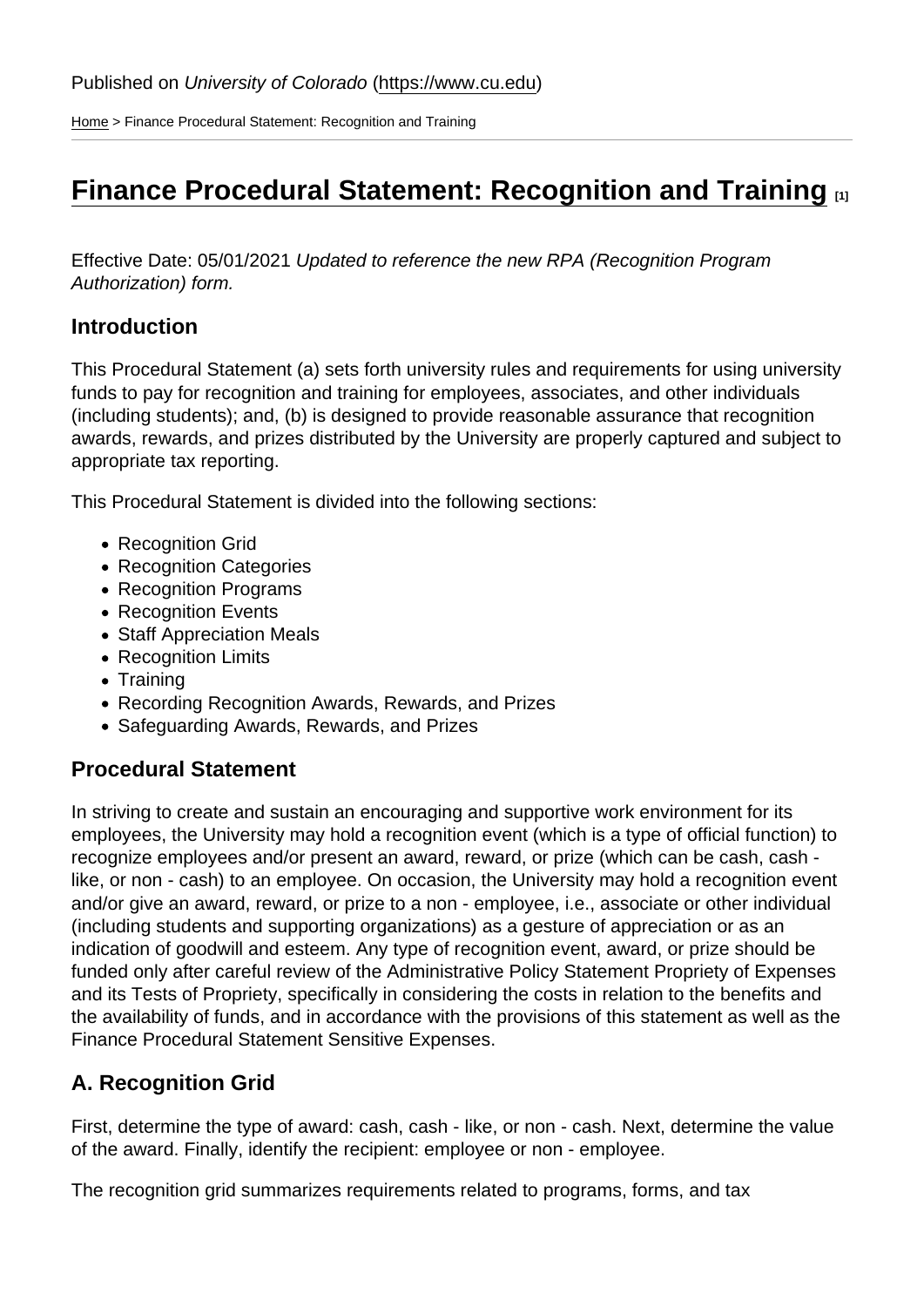reportability. Terms and procedures are explained in the subsequent sections of this procedural statement.

If the value of the recognition award, reward, or prize is greater than \$2,000 per award, approval by the appropriate officer – in addition to other required approvals noted in the grid – must be obtained.

| <b>Type of Award Value</b> |                                                                    | <b>Requirements</b> | <b>For Employees</b>                                                                                                                | <b>For Non-</b><br><b>Employees</b>                                                       |
|----------------------------|--------------------------------------------------------------------|---------------------|-------------------------------------------------------------------------------------------------------------------------------------|-------------------------------------------------------------------------------------------|
| Cash                       | Any                                                                | Program<br>needed?  | Recognition<br>program (see<br>Section C)<br>approved by<br>campus Human<br><b>Resources</b><br>Director and<br>appropriate officer | Recognition<br>program<br>approved by<br>Org Fiscal<br>Principal                          |
|                            |                                                                    | RR form<br>needed?  | None (see<br>Section H)                                                                                                             | None (see<br>Section H)                                                                   |
|                            |                                                                    | Tax reporting?      | Generally tax<br>reportable on<br>Employee's W-2;<br>see Recognition<br>Categories<br>(Section B)                                   | Tax reportable;<br><b>PSC</b> issues<br>1099-MISC if<br>\$600 or more in<br>calendar year |
|                            |                                                                    | Payment<br>method?  | HCM (see<br>Section H)                                                                                                              | Payment<br>Authorization<br>form                                                          |
| Cash - like                | > \$100<br>individually or in<br>aggregate during<br>calendar year | Program<br>needed?  | Recognition<br>program<br>approved by<br>campus Human<br><b>Resources</b><br>Director and<br>appropriate officer                    | Recognition<br>program<br>approved by<br>Org Fiscal<br>Principal                          |
|                            |                                                                    | RR form<br>needed?  | Recognition<br>Reporting form<br>sent to Employee<br><b>Services</b>                                                                | Recognition<br>Reporting form<br>sent to PSC                                              |
|                            |                                                                    | Tax reporting?      | Generally tax<br>reportable on<br>Employee's W-2;<br>see Recognition<br>Categories<br>(Section B)                                   | Tax reportable;<br><b>PSC</b> issues<br>1099-MISC if<br>\$600 or more in<br>calendar year |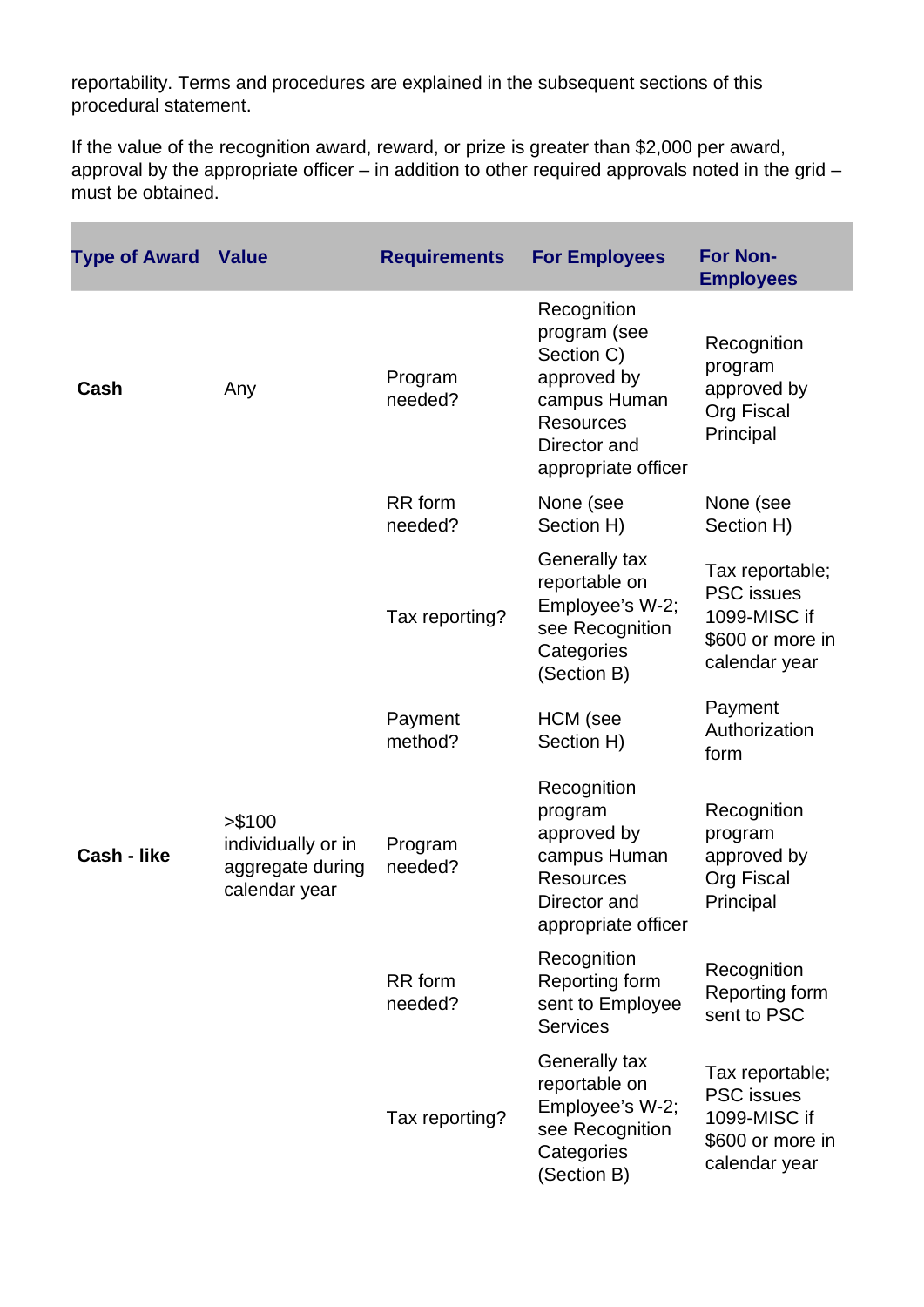| <b>Type of Award Value</b>                                                                                                                               |                                                                        | <b>Requirements</b> | <b>For Employees</b>                                                                                             | <b>For Non-</b><br><b>Employees</b>                                     |
|----------------------------------------------------------------------------------------------------------------------------------------------------------|------------------------------------------------------------------------|---------------------|------------------------------------------------------------------------------------------------------------------|-------------------------------------------------------------------------|
|                                                                                                                                                          |                                                                        | Payment<br>method?  | Any allowable<br>procurement<br>process, such as<br><b>Procurement Card</b>                                      | Any allowable<br>procurement<br>process, such<br>as Procurement<br>Card |
| Cash - like                                                                                                                                              | up to \$100<br>individually or in<br>aggregate during<br>calendar year | Program<br>needed?  | Recognition<br>program<br>approved by<br>campus Human<br><b>Resources</b><br>Director and<br>appropriate officer | None                                                                    |
|                                                                                                                                                          |                                                                        | RR form<br>needed?  | Recognition<br>Reporting form<br>sent to Employee<br><b>Services</b>                                             | <b>None</b>                                                             |
|                                                                                                                                                          |                                                                        | Tax reporting?      | Generally tax<br>reportable on<br>Employee's W-2;<br>see Recognition<br>Categories<br>(Section B)                | None                                                                    |
|                                                                                                                                                          |                                                                        | Payment<br>method?  | Any allowable<br>procurement<br>process, such as<br><b>Procurement Card</b>                                      | Any allowable<br>procurement<br>process, such<br>as Procurement<br>Card |
| Non - cash                                                                                                                                               |                                                                        |                     |                                                                                                                  |                                                                         |
| 1. Awardee<br>name is<br>engraved on<br>the award and<br>the award item<br>(plaque, trophy,<br>or medal) is not<br>made of<br>precious metal<br>or stone | Any                                                                    | Program<br>needed?  | <b>None</b>                                                                                                      | None                                                                    |
|                                                                                                                                                          |                                                                        | RR form<br>needed?  | <b>None</b>                                                                                                      | None                                                                    |
|                                                                                                                                                          |                                                                        | Tax reporting?      | None                                                                                                             | None                                                                    |

×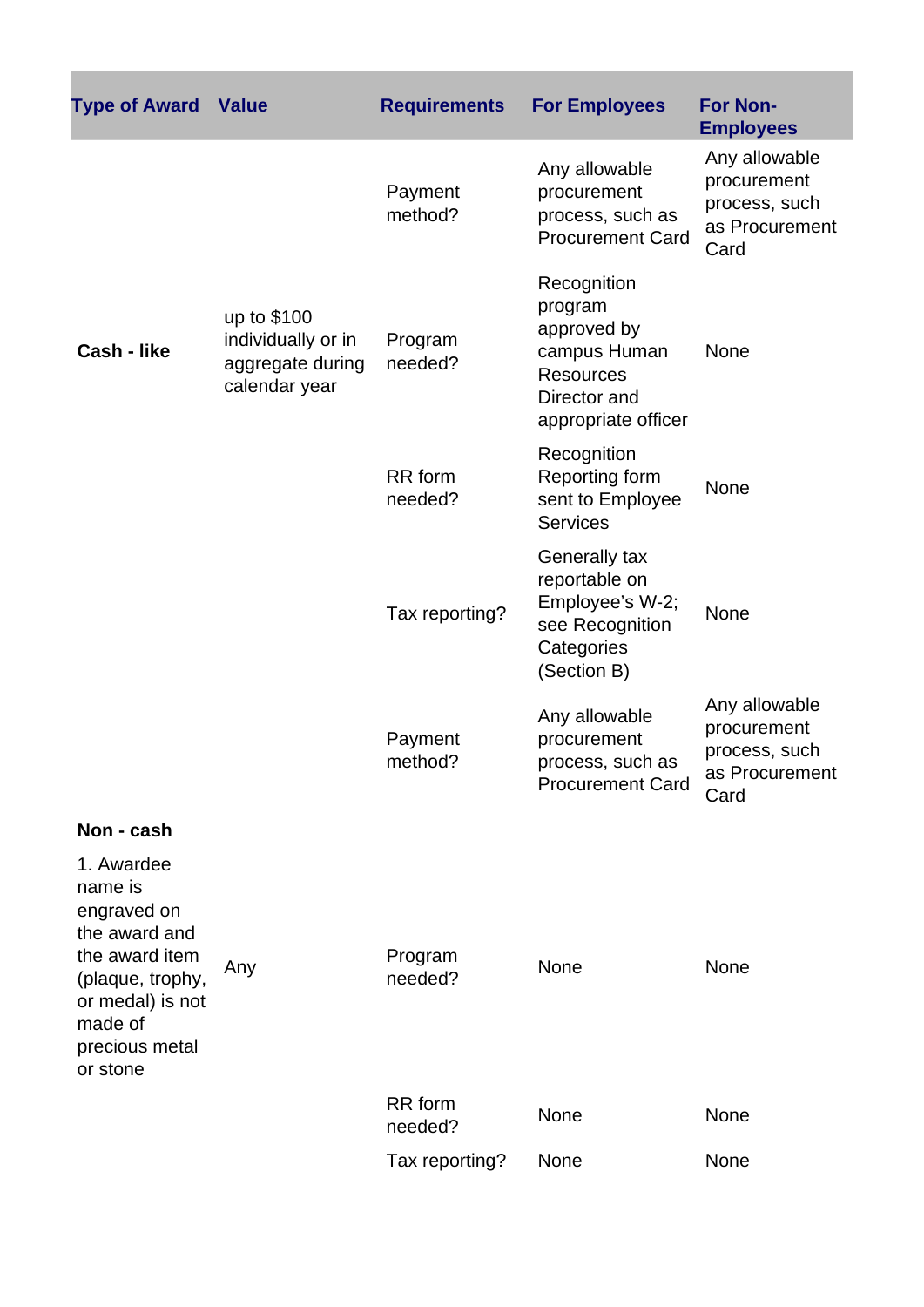| <b>Type of Award Value</b>                                                                  |                                                                                                                                                                   | <b>Requirements</b> | <b>For Employees</b>                                                                                             | <b>For Non-</b><br><b>Employees</b>                                                       |
|---------------------------------------------------------------------------------------------|-------------------------------------------------------------------------------------------------------------------------------------------------------------------|---------------------|------------------------------------------------------------------------------------------------------------------|-------------------------------------------------------------------------------------------|
|                                                                                             |                                                                                                                                                                   | Payment<br>method?  | Any allowable<br>procurement<br>process, such as<br><b>Procurement Card</b>                                      | Any allowable<br>procurement<br>process, such<br>as Procurement<br>Card                   |
| 2. Other types<br>of non-cash<br>awards,<br>rewards, or<br>prizes not listed<br>in #1 above | Any                                                                                                                                                               | Program<br>needed?  | Annual employee<br>evaluation                                                                                    | Not applicable                                                                            |
|                                                                                             |                                                                                                                                                                   | RR form<br>needed?  | Recognition<br>Reporting form<br>sent to Employee<br><b>Services</b>                                             | Not applicable                                                                            |
|                                                                                             |                                                                                                                                                                   | Tax reporting?      | Tax reportable on<br>Employee's W-2                                                                              | Not applicable                                                                            |
|                                                                                             |                                                                                                                                                                   | Payment<br>method?  | Any allowable<br>procurement<br>process, such as<br><b>Procurement Card</b>                                      | Not applicable                                                                            |
|                                                                                             | > \$100<br>individually or in<br>aggregate per<br>program during<br>calendar year<br>and not<br>associated with<br>an annual<br>employee<br>evaluation<br>program | Program<br>needed?  | Recognition<br>program<br>approved by<br>campus Human<br><b>Resources</b><br>Director and<br>appropriate officer | Recognition<br>program<br>approved by<br><b>Org Fiscal</b><br>Principal                   |
|                                                                                             |                                                                                                                                                                   | RR form<br>needed?  | Recognition<br>Reporting form<br>sent to Employee<br><b>Services</b>                                             | Recognition<br>Reporting form<br>sent to PSC                                              |
|                                                                                             |                                                                                                                                                                   | Tax reporting?      | Generally tax<br>reportable on<br>Employee's W-2;<br>see Recognition<br>Categories                               | Tax reportable;<br><b>PSC</b> issues<br>1099-MISC if<br>\$600 or more in<br>calendar year |

ī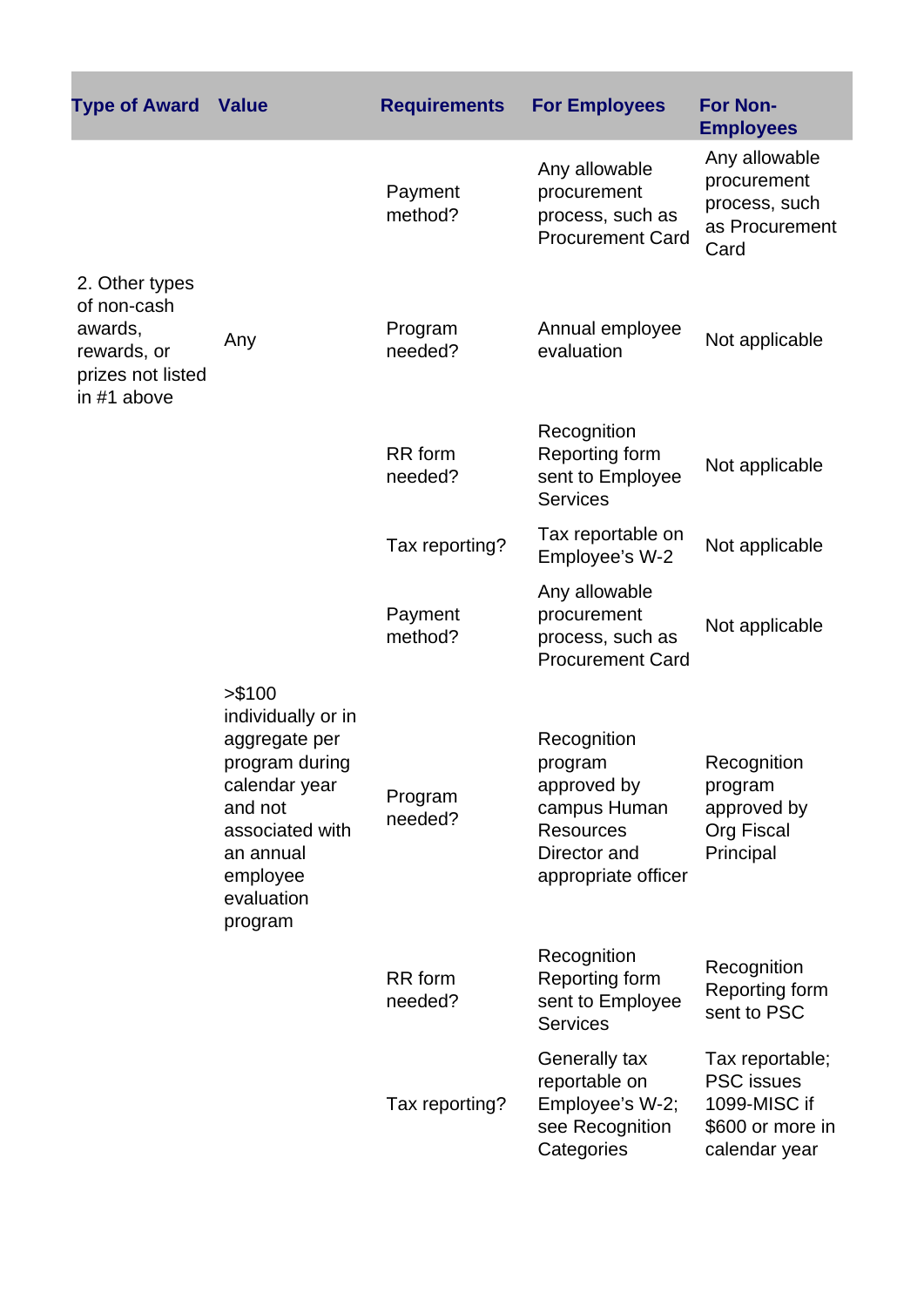| <b>Type of Award Value</b> |                                                                                                                                                        | <b>Requirements</b>       | <b>For Employees</b>                                                        | <b>For Non-</b><br><b>Employees</b>                                     |
|----------------------------|--------------------------------------------------------------------------------------------------------------------------------------------------------|---------------------------|-----------------------------------------------------------------------------|-------------------------------------------------------------------------|
|                            |                                                                                                                                                        | Payment<br>method?        | Any allowable<br>procurement<br>process, such as<br><b>Procurement Card</b> | Any allowable<br>procurement<br>process, such<br>as Procurement<br>Card |
|                            | up to \$100<br>individually or in<br>aggregate during<br>calendar year<br>and not<br>associated with<br>an annual<br>employee<br>evaluation<br>program | Program<br>needed?        | <b>None</b>                                                                 | None                                                                    |
|                            |                                                                                                                                                        | <b>RR</b> form<br>needed? | None                                                                        | None                                                                    |
|                            |                                                                                                                                                        | Tax reporting?            | <b>None</b>                                                                 | None                                                                    |
|                            |                                                                                                                                                        | Payment<br>method?        | Any allowable<br>procurement<br>process, such as<br><b>Procurement Card</b> | Any allowable<br>procurement<br>process, such<br>as Procurement<br>Card |

## **B. Recognition Categories**

**1. Length of Service** – Length of Service recognition is given to employees (including retirees), associates, or other individuals who have achieved benchmark anniversaries in their years of service to the University. Five years is the minimum length of service that can be recognized, and recognition may not take place more frequently than every five years.

Employee length of service awards may not exceed \$400; these are not tax reportable if the award is non-cash. All Internal Revenue Code limitations and limits, in effect at the time of the award, will be considered before adjustments are made to the W-2 or 1099.

**2. Merit** – The Merit category provides recognition for excellence, providing exemplary customer service, a quality deserving praise or approval, or demonstrated ability or achievement.

Examples include:

- For employees, payments as authorized under the respective university personnel system, for exemplary performance Individual acts of excellence derived from personal initiative which have led to an increase in morale or efficiency in the organizational unit
- Demonstrated and ongoing excellence in service and leadership over a long period of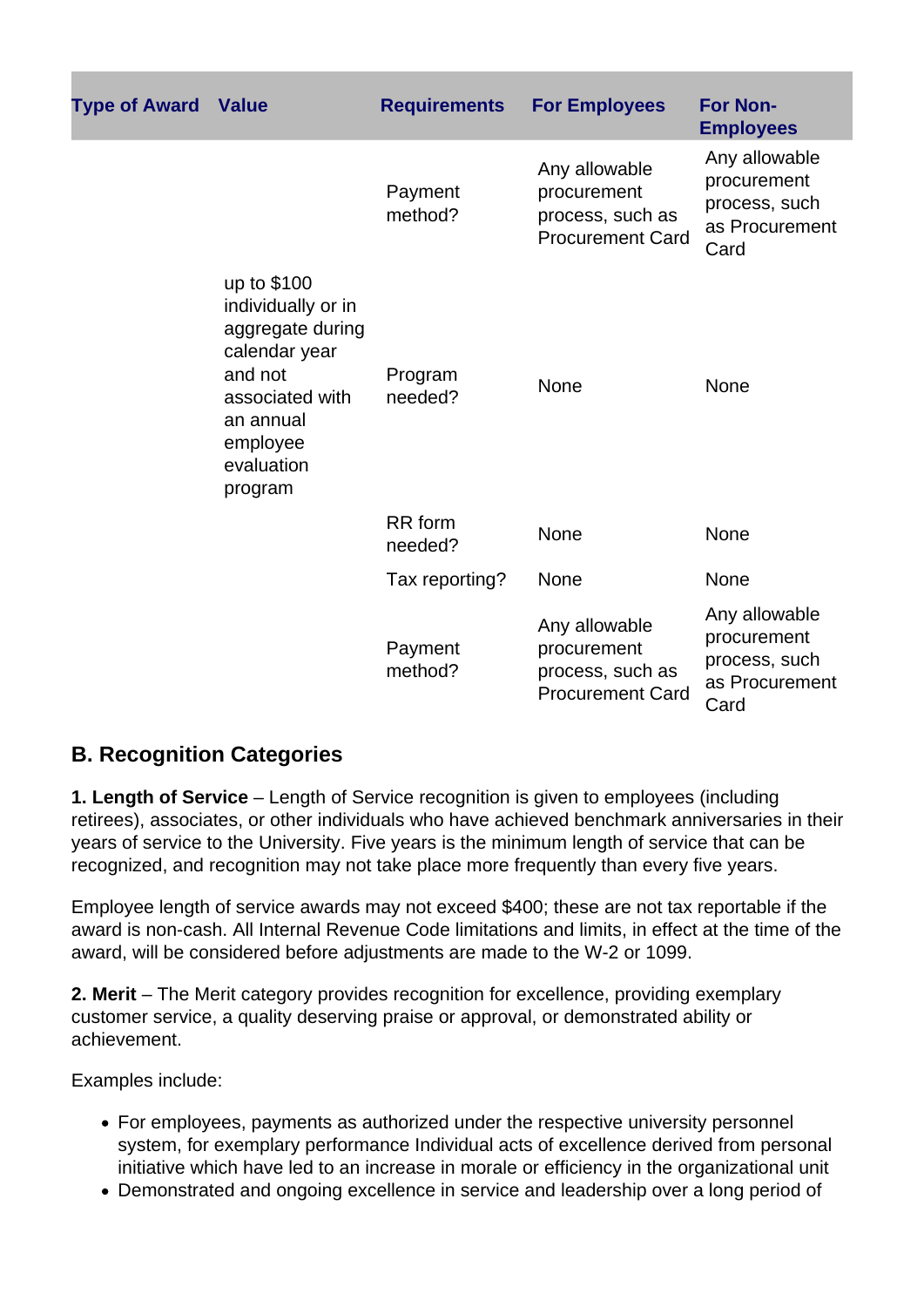time which has led to the betterment of the organizational unit as a whole

- An identified group, team, unit, or section within the organizational unit that has displayed exemplary teamwork, effectiveness, exceptional service, or other accomplishments in support of the organizational unit's stated mission
- Provision of substantial assistance to the organizational unit, or any of its members, that is above and beyond the scope of normal responsibility
- Letters of commendation or other awards received from non-university agencies or private citizens that bring great credit to the individual and the organizational unit
- Significant positive impact on the university community through the use of problem solving, partnership development, or community service
- Special administrative or enforcement assistance provided to the organizational unit or any of its members

Merit awards are reportable as taxable income. All Internal Revenue Code limitations and limits, in effect at the time of the award, will be considered before adjustments are made to the W-2.

**3. Safety** – The Safety category provides recognition for acts intended to prevent adverse effects related to danger, risk, or injury. Only people in front line positions are eligible for safety awards. Per IRS regulations, this type of award cannot be given to managers, administrators, or clerical employees. In addition, no more than 10% of an organizational unit's employees (total employees of the organizational unit, not just those eligible to receive a safety awards) can be given a safety award during a particular calendar year.

- Examples of safety awards include:
- Acts of courage or heroism in which an individual risked her or his life in the performance of her or his job duties
- Acts of excellence and effort derived from personal initiative, that led to solving a major crime(s) including the arrest of the criminal
- An act of bravery or self-sacrifice
- Demonstrating exemplary conduct and demeanor that enabled an individual to successfully resolve an extraordinarily hazardous situation
- A life saving situation in which, had the individual not acted, a person likely would have died. (This example does not apply when the individual who saves the life of another carelessly or intentionally created the life-threatening situation.)
- An individual who is killed, wounded, or seriously injured in the performance of an official action

Safety awards are not tax reportable if the award is \$400 or less and non-cash. All Internal Revenue Code limitations and limits, in effect at the time of the award, will be considered before adjustments are made to the W-2.

**4. Participation** – Participation recognition is given to employees, associates, or other individuals because of their involvement in a university activity.

Examples include:

- Receiving a door prize for attending a university event
- Receiving an award, reward, or prize for completing a university survey

Participation awards are reportable as taxable income. All Internal Revenue Code limitations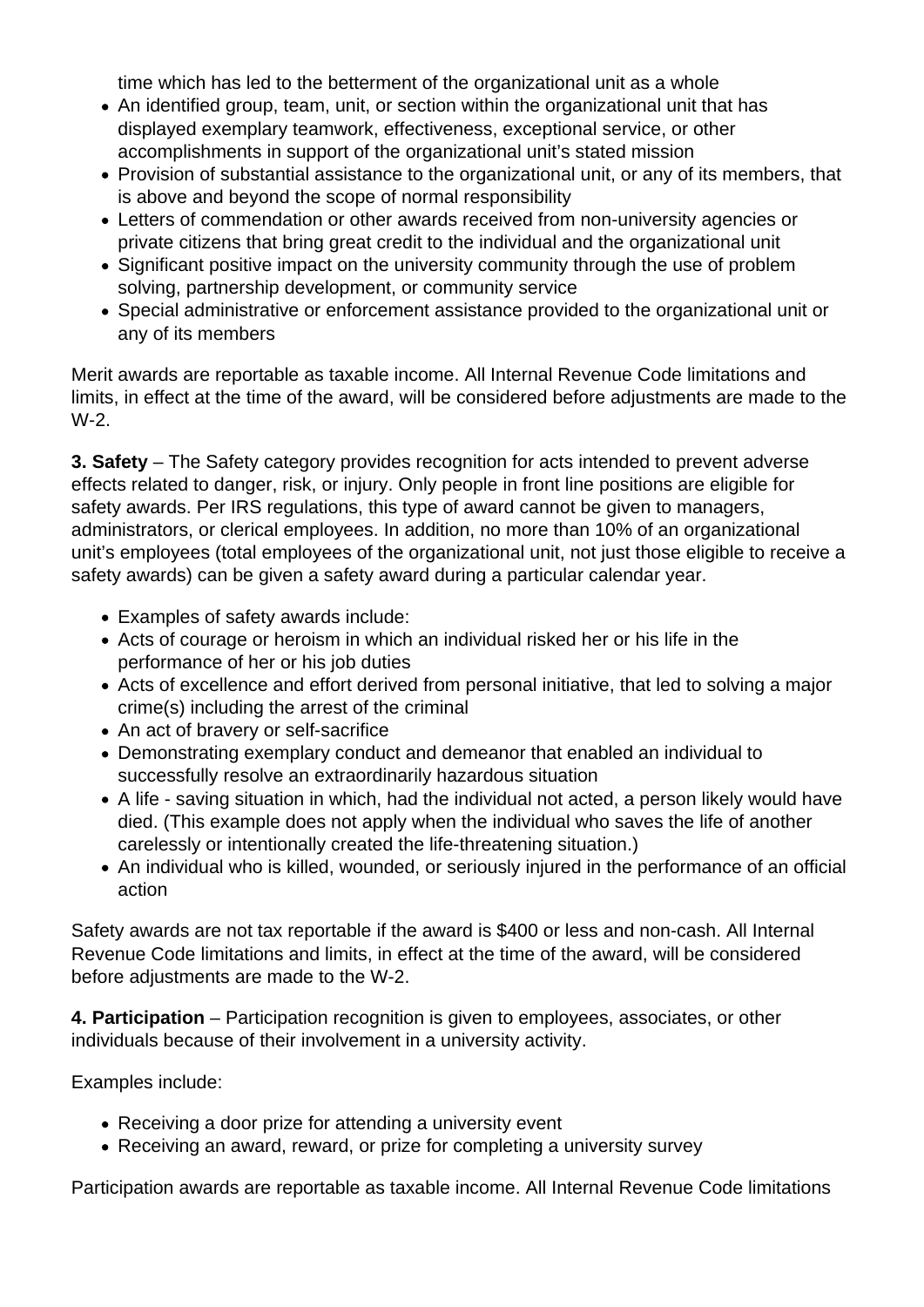and limits, in effect at the time of the award, will be considered before adjustments are made to the W-2 or 1099.

## **C. Recognition Programs**

In most cases, a recognition program must be in place prior to spending university funds for awards, rewards, or prizes. Exceptions to the recognition program requirement include: staff appreciation meals (see Section E below), retirement gifts, and certain items as noted in the recognition grid, above.

Recognition programs can be established at the organizational unit , campus, or university level. Approvals are required as noted in the grid, above. After approval, all eligible individuals must be notified about the program.

Human Resources approval provides reasonable assurance that the program complies with pertinent regulations. Officer or Org Fiscal Principal approval provides reasonable assurance that the formal program complies with the Administrative Policy Statement Propriety of Expenses, is in the best interest of the organizational unit, and has available funds.

All of the following items must be addressed in each recognition program, and should be included in the documentation -- on the Recognition Program Authorization (RPA) form -- prior to requesting review and approval:

- The name of the recognition program;
- The recognition category (Length of Service, Merit, Safety, Participation see Section B, above);
- A description of who is eligible to receive the recognition award, keeping in mind that there must be more than one eligible person;
- A clear and distinct description of the recognition award criteria;
- An explanation of the selection method; and,
- A description of the recognition award, including individual award limits or ranges as well as total aggregate award limits or ranges.

## **D. Recognition Events**

Recognition events are official functions and, therefore, the Finance Procedural Statement Official Functions and the Finance Procedural Statement Sensitive Expenses are applicable. As specified in the Finance Procedural Statement Official Functions, certain costs require additional approvals. If alcoholic beverages are served at the recognition event, then the Administrative Policy Statement Alcoholic Beverages Purchased for University Events and related procedures must be followed.

As stated in the Finance Procedural Statement Sensitive Expenses, attendance at recognition events should be limited to those necessary to recognize the individual(s) receiving the award, reward, or prize. In certain circumstances – e.g., retirement functions – it may be appropriate for one or more immediate family members to attend the recognition event.

## **E. Staff Appreciation Meals**

A staff appreciation meal is an infrequent, unique, official function that is hosted and attended by the head of an organizational unit for the purpose of showing appreciation to a continuing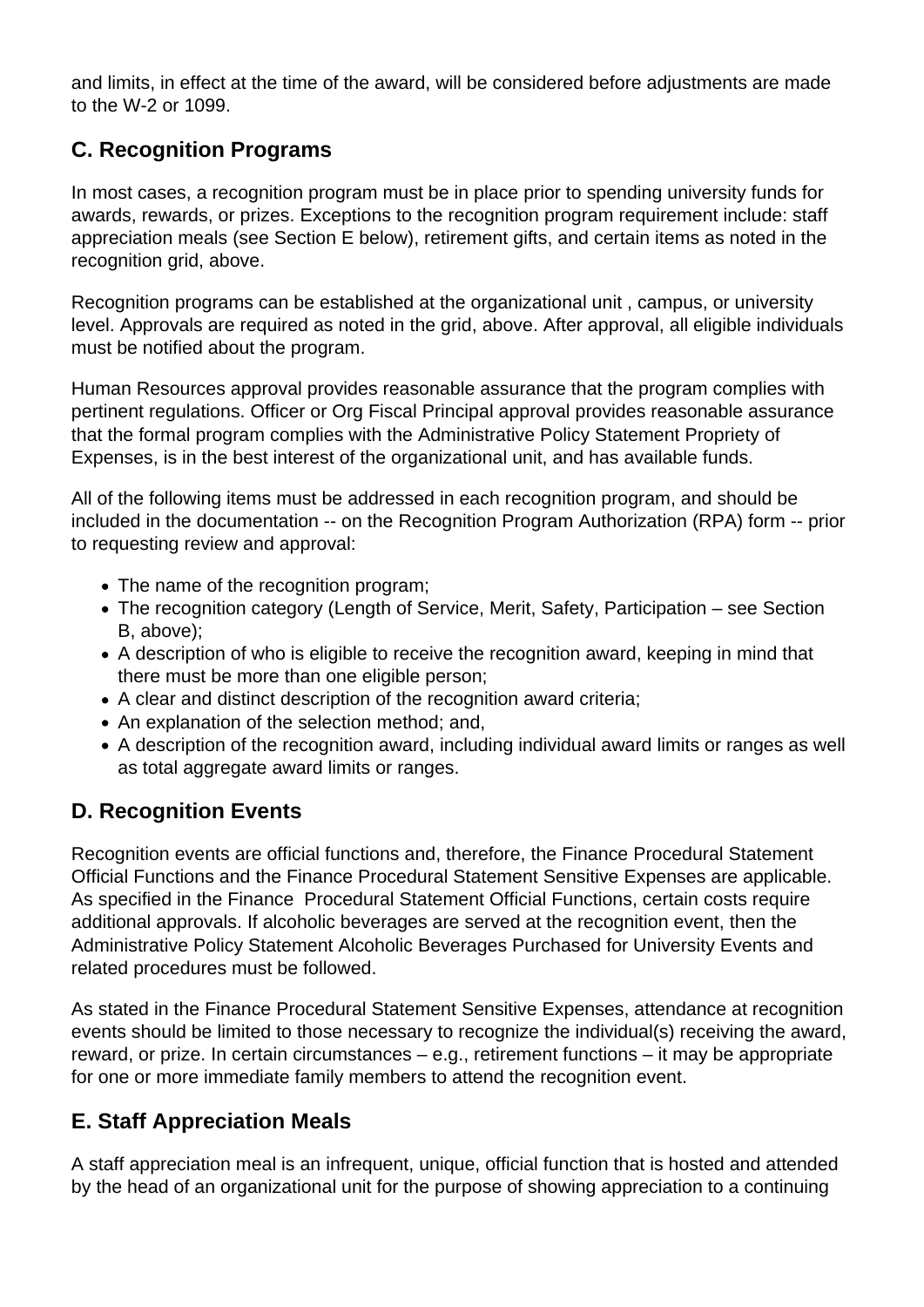or departing staff member, or a group of staff members.

Generally, such events should be associated with a specific performance trigger and would not be expected to occur more often than quarterly.

Staff appreciation meals must adhere to the following:

Other than the meal itself, a staff appreciation meal includes no additional recognition awards, rewards, or prizes. (If a staff appreciation meal involves an additional recognition award, reward, or prize, it is considered to be an employee recognition event, and is subject to the award guidelines stated in this document.). Approval procedures set forth in the Finance Procedural Statement Official Functions ; and, If alcoholic beverages are served at the staff appreciation meal, then the Administrative Policy Statement Alcoholic Beverages Purchased for University Events and related procedures must be followed.

## **F. Recognition Limits**

### **1. Employees**

- Length of Service awards may not exceed \$400.
- Any award, reward, or prize that is greater than \$2,000 requires appropriate officer approval.

### **2. Associates/Other Individuals and Supporting Organizations**

- The recognition must be directly related to the instructional, research, or public service mission of the university.
- Recognition can be in the form of honoraria.
- Any award, reward, or prize that is greater than \$2,000 requires appropriate officer approval.

## **G. Training**

### **1. Employees**

Employee training is an essential component of creating and sustaining an encouraging and supportive work environment. Employee training also may serve as a component of the university's personnel performance evaluation programs. Training decisions must meet all Tests of Propriety (in particular, being sensitive to the availability of funds, the relevance of the training to the employee's job responsibilities and university career, and the role and mission of the respective organizational unit). The information that follows provides criteria for using university funds to pay for employee training opportunities and programs.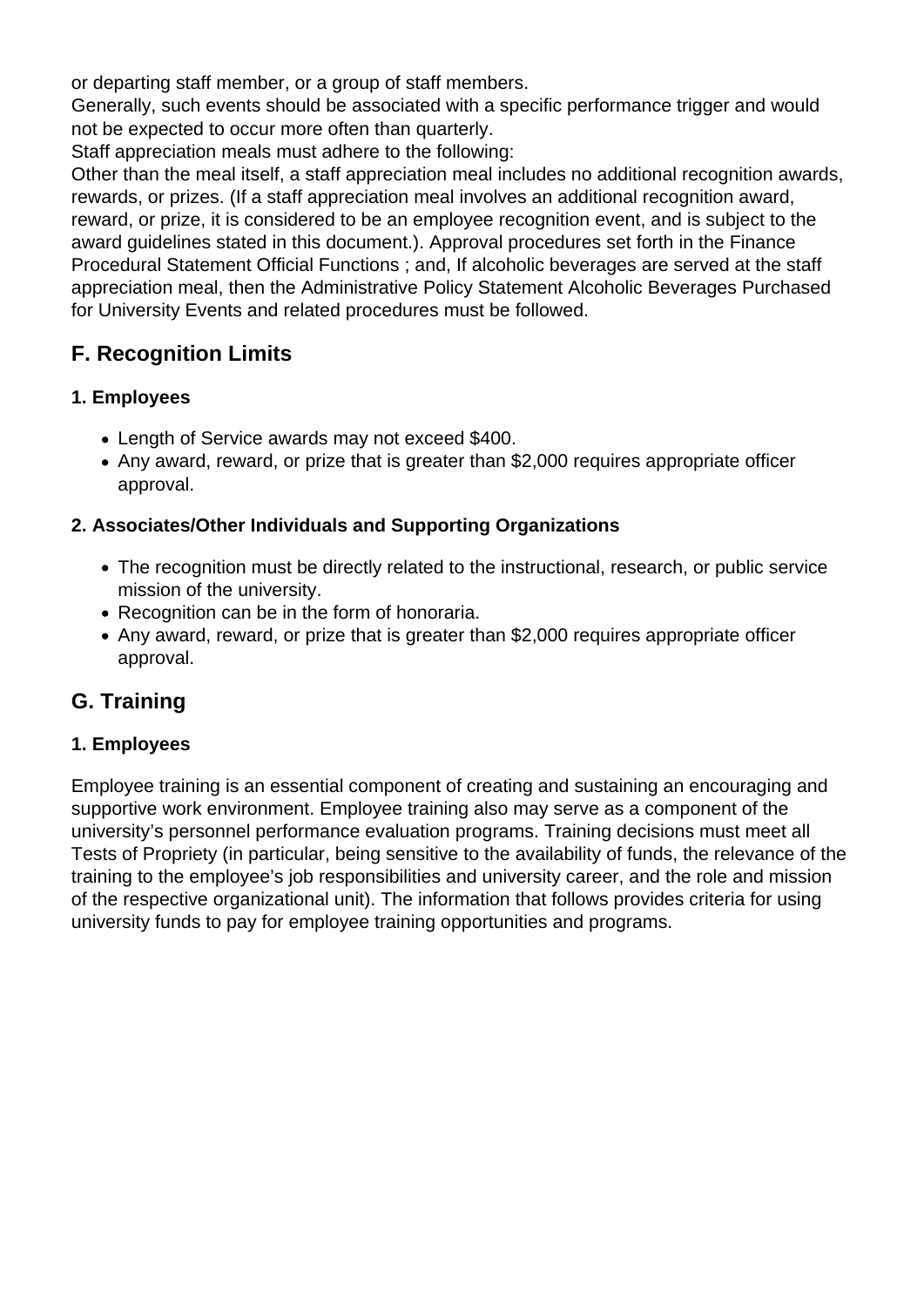- Employee training must provide a benefit to the university and cannot be solely for the personal or professional development or advancement of the employee. In other words, the training must result in the enhancement or advancement of the employee in relation to her or his university job performance and career.
- Whenever possible, employees should participate in training that is offered through existing campus programs. Examples include, but are not limited to, university-hosted training classes or the opportunities associated wtih the Administrative Policy Statement Tuition Assistance Benefit.
- When training is not provided through existing campus programs, the training should be funded only after careful review of the costs in relation to the tangible, demonstrable benefits.
- 2. Associates and Other individuals

The University provides training to associates and other individuals when they are involved in activities that support the instructional, research, or public service mission of the university. One such example is the training offered to members of the Board of Regents. Training for associates or other individuals should be funded only after careful review of the Tests of Propriety, specifically the availability of university funds and the direct benefit to the University.

H. Recording Recognition Awards, Rewards, and Prizes

1. Cash Awards, Rewards, and Prizes

Cash awards to employees are processed through Employee Services, in HCM, using [One-Time Payment](https://www.cu.edu/employee-services/additional-pay-formerly-one-time-payment) [2] with earnings type of Award (AWR).

Cash awards to non-employees are processed through the Procurement Service Center using the Payment Authorization (PA) form.

2. Accounting Entries and Account ChartFields

Awards, rewards and prizes may be acquired through purchase or donation. If purchased through an approved procurement method, the following accounts are used

- 550101 Performance/Support Awards Cash/Non-Employees
- 550105 Performance/Support Awards Non-Cash/Non-Employees
- 550106 Non-Cash Recognition Employees
- 550108 Non-Cash Participation/Recognition Non-Employees

If an award, reward, or prize is donated, then the value of the award is recorded in Fund 34 as a Gift-in-Kind. Debit the appropriate account from above (550105, 550106, or 550108) and credit account 240606 Gifts In Kind less than \$5,000. Include a full description, including the business purpose, on the transaction used to record the acquisition of the award, reward, or prize.

I. Safeguarding Awards, Rewards, and Prizes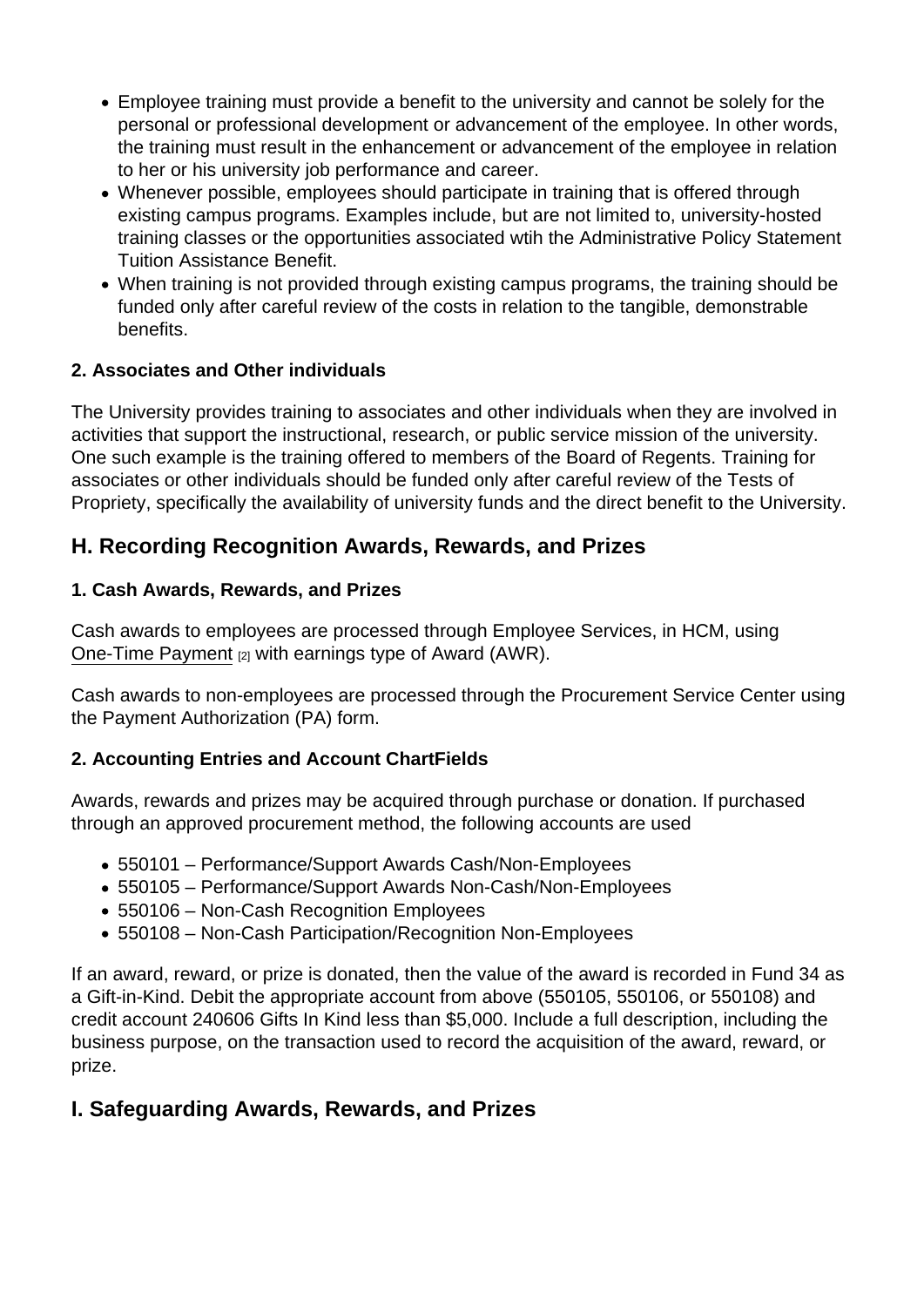Organizational units must operate in a way that minimizes the risk of theft or damage to the awards, rewards, and prizes in their possession. This can be achieved through internal controls such as:

- Keeping an inventory of all awards, rewards, and prizes;
- Limiting the inventory to generally no more than 60 days;
- Using locked bags, file cabinets, safes, etc. for storing the awards, rewards, and prizes; and/or,
- Limiting the number of people who have access to the awards, rewards, and prizes.

### **Exceptions**

Unless approved by the Associate Vice President/University Controller, there are no exceptions to this procedural statement.

Related Administrative Policy Statements (APS), Finance Procedural Statements (PPS), and Forms

- [APS Alcoholic Beverages Purchased for University Events](https://www.cu.edu/ope/aps/4018) [3]
- [APS Propriety of Expenses](https://www.cu.edu/ope/aps/4015) [4]
- [FPS Official Functions](https://www.cu.edu/controller/procedures/finance-procedural-statements/finance-procedural-statement-official-functions) [5]
- [FPS Sensitive Expenses](https://www.cu.edu/controller/procedures/finance-procedural-statements/finance-procedural-statement-sensitive-expenses) [6]
- [Recognition Reporting Form](https://www.cu.edu/psc/forms/recognition-reporting-rr) [7]

**Contacts** 

- Campus controller for questions about expenditures of funds pertaining to recognition and training, who will consult with the University controller as appropriate.
- Campus Human Resource director for specific questions about employee training and about the nature and appropriateness of employee recognition events and awards.

# Revision Log

May 1, 2021: Updated to reference the new RPA (Recognition Program Authorization) form.

Have a question or feedback?

## [Questions & Feedback](https://www.cu.edu/controller/forms/questions-feedback-0) [8]

Feedback or Question \*

Your Email Address

Submit

Groups audience: